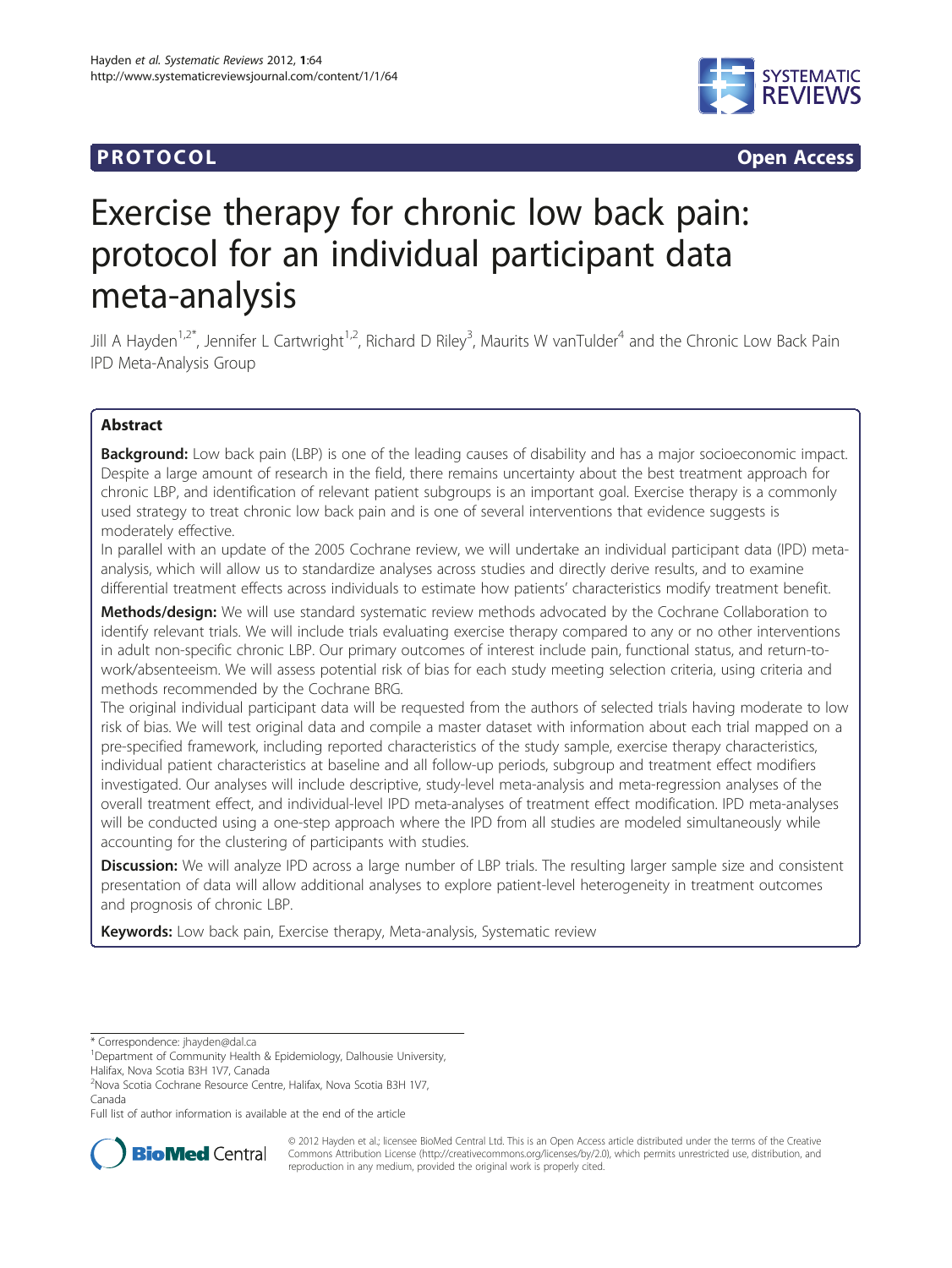## Background

Low back pain (LBP) is one of the leading causes of disability and has a major socioeconomic impact [\[1](#page-8-0)-[5\]](#page-8-0). The majority of the cost associated with LBP is generated by a small percentage of patients whose condition proceeds to chronicity [[6](#page-8-0),[7\]](#page-8-0). There is evidence that the prevalence and costs of chronic LBP are rising [[8](#page-8-0)]. Exercise therapy is a commonly used strategy to treat chronic LBP in and is one of several interventions which evidence suggests is moderately effective [\[9](#page-8-0)].

In back pain research, identification of relevant patient subgroups is an important goal [\[10](#page-8-0)]. Previous interactions with clinical stakeholders identified the lumping together of heterogeneous patients who have nonspecific LBP, as a source of frustration in LBP intervention research [[11](#page-8-0)]. There is a presumption that relevant subgroups of individuals with chronic LBP exist, and that our lack of understanding hampers clinical decision-making.

Treatment effect modification occurs when the treatment effect is consistently better for a subgroup of individuals than for the group as a whole. One or more characteristics (treatment effect modifiers) can define treatment-based subgroups (see Kamper et al., 2010, for a discussion of treatment-based subgroups) [\[12\]](#page-8-0). Promising treatment effect modifiers can come from previous research findings, and clinical or biological rationale. Prognostic factors (characteristics associated with outcome over time) are not necessarily treatment effect modifiers. For LBP there is little conclusive evidence on treatment effect modifiers, although identifying relevant treatment subgroups has been a goal in recent years. LBP has been classified in many ways: on the basis of pathoanatomy, presence/absence of specific signs or symptoms (for example, sciatica), the duration of symptoms (acute, subacute, chronic), work status, diagnostic testing, patient history, or combinations of these. Systems and tools used to classify and subgroup patients with LBP were reviewed by Binkley et al. (1993) [\[13](#page-8-0)], Fritz et al. (2005) [[14\]](#page-8-0), and Karayannis (2012) [[15\]](#page-8-0); Kamper et al. (2010) [\[12](#page-8-0)], discuss research on subgrouping in LBP. These authors report difficulties with most existing subgroup/classification systems, including unclear reliability or validity in clinical practice, non-comprehensive selection of predictor variables, and inclusion of measures or information that are not useful, nor feasibly collected in primary-care practice. Furthermore, most LBP trials are underpowered to detect treatment effect modifiers [\[16\]](#page-8-0).

Systematic review is a study design that uses transparent and robust methods to search the literature, select appropriate studies, extract relevant data, assess risk of bias, and synthesize and interpret research evidence for a specific question [\[17](#page-8-0)]. This is an extremely useful

approach to summarize evidence about treatment effectiveness based on a complete body of literature. Metaanalysis, which is the quantitative synthesis of data from primary studies, is valuable to increase the number of patients (statistical power/precision) available to estimate a treatment effect, to better distinguish a clinically important true treatment effect from chance effects, and to identify and investigate sources of between-study heterogeneity in the magnitude of the treatment effect. Traditional meta-analyses that collect published aggregate study data and pool studies to estimate one overall effect have limitations: in particular, they often bring together heterogeneous information which, some argue, limits their relevance to managing individual patients in clinical practice [[18\]](#page-8-0). An alternative approach to evidence synthesis is meta-analysis of individual participant data (IPD), where the raw individual-level data are obtained for each study and used for synthesis. IPD relates to the data recorded for each individual in a study. This is in contrast to aggregate data that relates to information averaged or estimated across all individuals in a study (for example, information on mean treatment effect, mean age, proportion of male participants). Such aggregate data are derived from the IPD itself, so IPD can be considered the original source material. IPD meta-analyses are increasingly achievable [[19](#page-8-0)].

The use of IPD has numerous potential advantages. Aggregate data are often not available, are poorly reported, or are derived and presented differently across studies (for example, odds ratio versus relative risk). They are more likely to be reported (and in greater detail) when statistically significant, amplifying the threat of publication bias. In contrast, IPD allows one to standardize analyses across studies and directly derive the information desired, independent of significance or how it was reported. IPD may also allow a longer followup time, more participants, and more outcomes than were considered in the original study publication. This means that IPD meta-analyses are potentially more reliable than aggregate data meta-analyses, and may lead to different conclusions. Perhaps most importantly, an IPD meta-analysis can produce more clinically relevant results, going beyond the grand mean toward individualized medicine and thereby reducing the heterogeneity in study results [[20](#page-8-0)]. For example, subgroups of patients with a common characteristic (for example, female gender) can be identified within IPD, and thus meta-analysis results can be derived specifically for them, with increased power compared to the individual studies themselves. Similarly, IPD allows more powerful and reliable examination of differential treatment effects across individuals [[21,22\]](#page-8-0), as one can directly utilize within-trial information to estimate how patients' characteristics modify treatment benefit [[23\]](#page-8-0).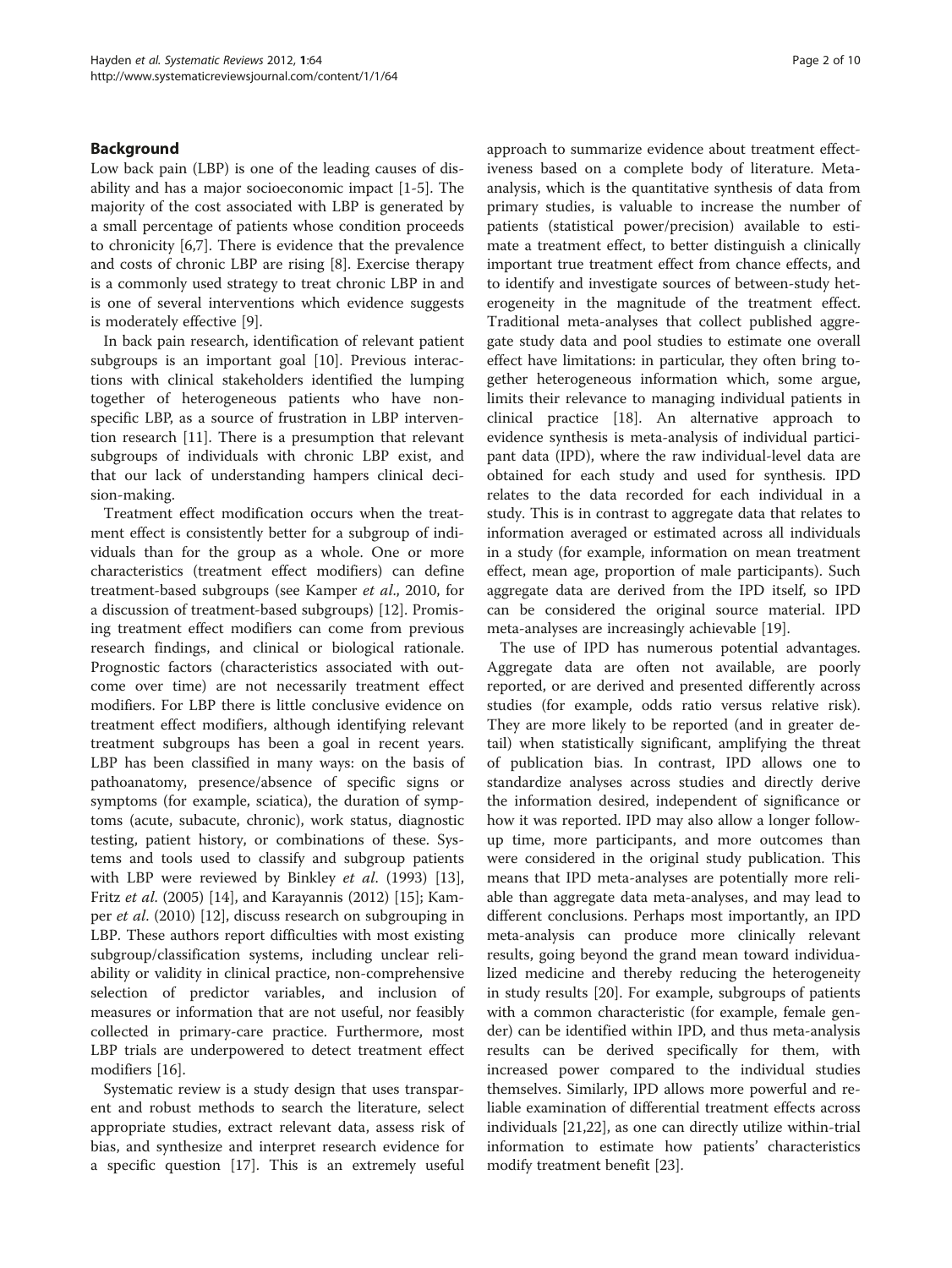In 2005 our team conducted a review within the framework of the Cochrane Collaboration to investigate the effectiveness of exercise therapy for treating LBP; 61 trials were included [\[24-](#page-8-0)[26](#page-9-0)]. We concluded that exercise therapy appears to be effective in slightly decreasing pain and improving function in adults with chronic LBP; however, this earlier work was limited by the availability of only published aggregate data. Since our 2005 Cochrane review, almost 150 new, potentially relevant, randomized controlled trials (RCTs) have been published, warranting an important update. The very large number of recent trials available for this review provides an opportunity for comprehensive and novel syntheses beyond the Cochrane review and traditional meta-analyses. For exercise therapy, one small study is available that attempted to identify individual characteristics for patients likely to respond to stabilization exercises [\[27](#page-9-0)]. This highly cited study included 54 subjects and developed a clinical predictive rule. However, these results are preliminary. Chou et al. (2010) note, More research on methods for selecting optimal therapy that are practical for use by primary care clinicians is urgently needed. [[28\]](#page-9-0). In this study we will investigate individual characteristics that may modify treatment outcomes in exercise therapy.

## Study objectives

Our primary objective in this project is to assess treatment effect and effect modification of exercise therapy for reducing pain and disability in adults with chronic LBP. We aim to identify subgroups of patients with LBP who are more likely to benefit from specific approaches of exercise therapy.

## Methods/design

## Identifying studies for systematic review

We will use standard systematic review methods advocated by the Cochrane Back Review Group (BRG) to identify relevant trials [[29\]](#page-9-0). Complete descriptions of systematic review methods for the related Cochrane review are reported elsewhere [[30\]](#page-9-0). The search strategy will include a computerized search of electronic databases since the last Cochrane update (2004 to current): MEDLINE, EMBASE, PsychINFO, CINAHL, PEDro, SportDiscus, and the Cochrane Central Register of Controlled Trials. We will conduct citation searches of previous review publications [\[24](#page-8-0)-[26](#page-9-0)] and screen cited references of other exercise therapy systematic reviews. We will contact content experts for additional trials. Hand searches of key musculoskeletal journals are captured in the Cochrane Central Register searches.

We will not restrict the searches or inclusion criteria to any specific languages. A standard protocol will be followed for study selection and data abstraction [\[29](#page-9-0)].

This includes two reviewers' independent assessments of study eligibility, data extraction, trial quality and clinical relevance. Consensus and, if needed, a third reviewer will be used to resolve disagreements.

We will identify and include RCTs evaluating exercise therapy compared to any or no other interventions in adult (> 18 years of age) non-specific (alone or with leg pain) chronic (> 12 weeks duration) LBP. Trials with mixed subacute (> 6 weeks duration) and chronic LBP populations will also be eligible for the IPD metaanalysis as it will be possible to extract information on chronic participants. We will exclude studies that involve individuals with LBP caused by specific pathologies (for example, fracture, rheumatoid arthritis, infection, neoplasm, or metastasis) or conditions (for example, pregnancy). Exercise therapy is defined as a supervised exercise program or formal home exercise regimen, ranging from programs aimed at general physical fitness or aerobic exercise, to those aimed at muscle strengthening or stretching, and graded activity programs.

Our primary outcomes of interest include pain, functional status, and return-to-work/absenteeism. Secondary outcomes of interest include global improvement/ perceived recovery, health-related quality of life, satisfaction with treatment, reduction in frequency of analgesic use, psychological measures (for example, self-efficacy, fear, catastrophizing, mood) and adverse events. We will extract outcome assessment data for all time periods and group them for the purposes of disseminating the analyses: short-term (post-treatment assessment; 6 to 12 weeks after randomization), medium-term (closest to six months), and long-term follow-up (12 months or more) measured from randomization. Pain and physical function outcomes will be measured as continuous variables and each study's results will be placed on a common 0 to 100 scale to facilitate comparison and interpretability of the syntheses; return to work/absenteeism outcomes will be measured as time-to-event, if possible, or as dichotomous data.

## Data collection and management Collection of aggregate data

We will extract relevant study data, including population, intervention(s), comparison(s) and outcome information (measure and timing) for each study, and deposit these onto pre-tested standardized electronic (Microsoft Access) forms. One author will extract data and a second author will check data for accuracy. In prior work we identified important intervention characteristics with the assistance of clinical experts. Interventions will be characterized by the exercise program design (individually designed, partially individually designed, or standard), delivery type (home exercises, supervised home, group supervision, or individual supervision), dose/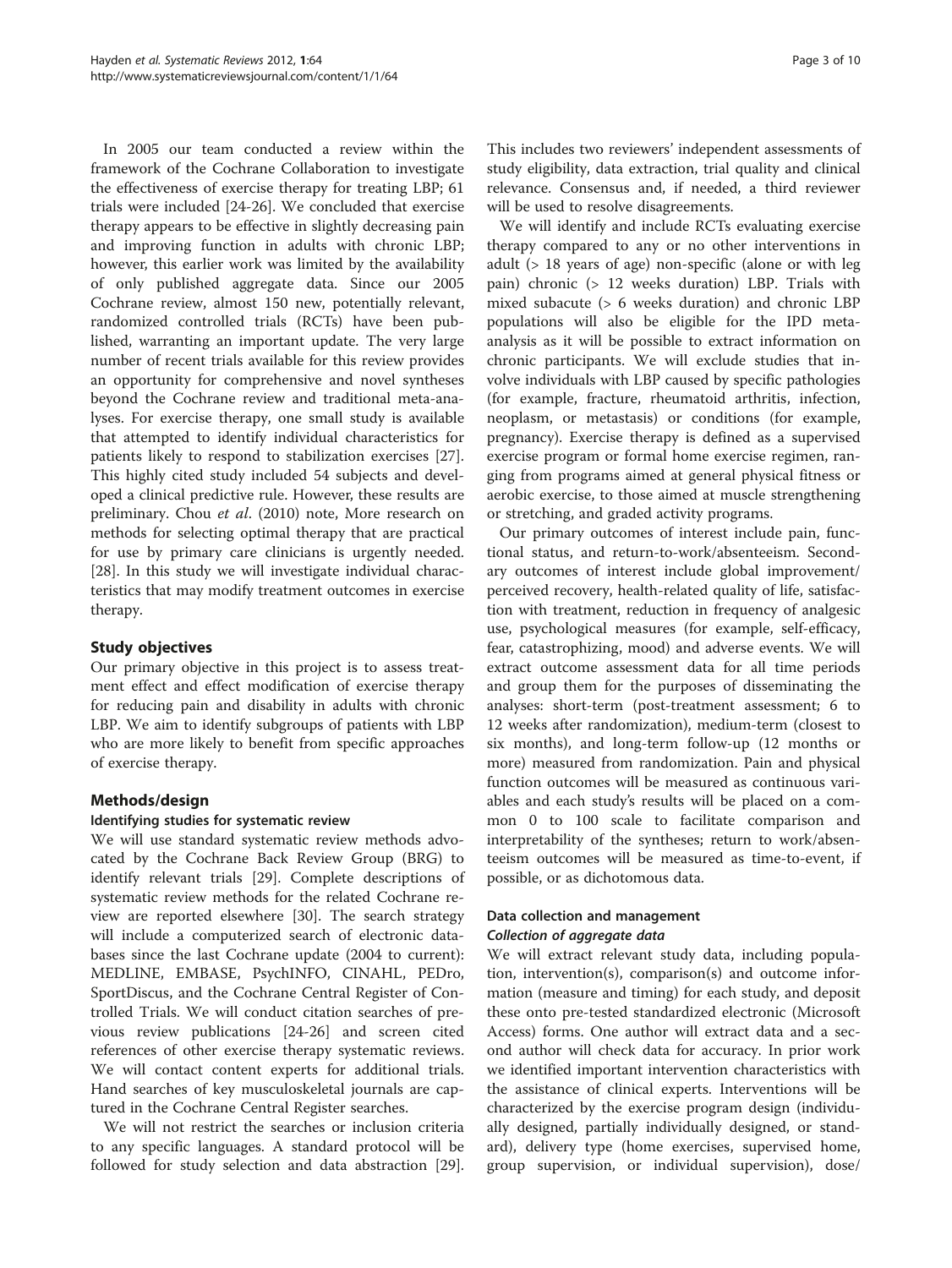intensity, inclusion of additional interventions, and the type(s) of exercises (for example, muscle strengthening, stretching, coordination, mobilizing, flexibility) (described in detail in Hayden et al., 2005) [\[26\]](#page-9-0). We will contact primary study authors for additional information when necessary.

We will assess potential risk of bias for each study meeting selection criteria. Risk of bias will be assessed by two independent reviewers, with consensus, using criteria recommended by the Cochrane BRG [\[29](#page-9-0)]. We will assess potential bias related to random sequence generation, allocation of treatment concealment, blinding of participants and personnel, blinding of outcome assessment, incomplete outcome data, selective outcome reporting, and other sources of potential bias (similar groups and co-interventions, compliance, timing). For the IPD meta-analysis we will identify the subgroup of selected trials that are rated as moderate to low risk of bias defined as at least six of eleven items rated as low risk of bias with no fatal flaws. We will judge the likelihood of fatal flaws following Cochrane Handbook recommendations, including: 1) a drop-out rate greater than 50% at the follow-up measurement period of interest; 2) clinically relevant baseline differences for one or more primary outcomes indicating unsuccessful randomization; or 3) unacceptable adherence to the exercise program (defined as less than 50% adherence in supervised programs).

## Collection of individual patient data Identifying IPD studies

The original IPD will be requested from the authors of selected studies with moderate to low risk of bias. We will identify contact information for study authors from PubMed or from the Internet and will email authors listed as contact authors to tell them about our IPD meta-analysis, and to ask if they are willing to share their trial data. If there is no response from the contact author, another investigator from the study will be contacted.

We have previously been in contact with authors of included trials in this Cochrane review (for the purpose of obtaining further information and clarification, as well as to explore request of IPD from a small subset of studies). In most cases we have received prompt assistance from the authors, particularly from recently published trials. We requested IPD from 12 high quality trials included in the 2005 Cochrane Review update. We received immediate responses from eleven of the twelve authors and received datasets from four of these. Authors who did not provide data reported no longer having access to the data (many trials were > 5 years since publication). Based on our prior experience, we expect to identify approximately 30 to 40 higher quality trials and anticipate having access to 20 to 30 datasets.

We will make four successful delivery attempts to contact study authors (that is, two attempts each to the listed contact author, and if needed, another study author). Study authors not responding or unwilling to contribute their study data will be sent a final note inquiring why they are unable to participate.

## Collecting data

We will extract information about each eligible and included IPD study, including the following additional study-level information: reported characteristics of the study sample, variables collected at baseline and followup periods, and subgroup and treatment effect modifiers investigated and presented in the report.

We will contact participating study authors to provide additional information about the study and how to send us their IPD. Methods for receiving raw data from investigators may vary depending on the security concerns of their individual institutions; however, data may be obtained by mail (via password-protected memory key and couriered to Dalhousie University, Halifax, Canada), by e-mail, or by a secure transfer system similar to the Dalhousie File Exchange. After data have been received, they will be stored on a secure institutional server. We will accept databases in all formats in order to minimize the amount of work for primary study authors; however, ideally the format will be a two dimensional spreadsheet format with one subject per row, and variables listed in columns.

Each raw dataset will be saved in its original format and then converted to a common format. We will use these common datasets to rename and label the variables for each included study in a consistent manner. We will use a pre-specified preliminary framework for mapping and classifying sufficiently similar variables (Table [1](#page-4-0)). If in doubt, we will contact primary study authors for clarification and/or discuss within the collaborative group.

## Checking data

We will evaluate data from each study and compare these to available publication(s). We will check each dataset for the range of included variables to make sure all values are reasonable. We will assess missing observations for each variable and check against the original publication. We will attempt to replicate results reported in the original publication, including baseline characteristics and outcome data at each available follow-up period, by reproducing the statistical methods as reported by the study authors. We will discuss and clarify any discrepancies or missing information between our results and those presented in each original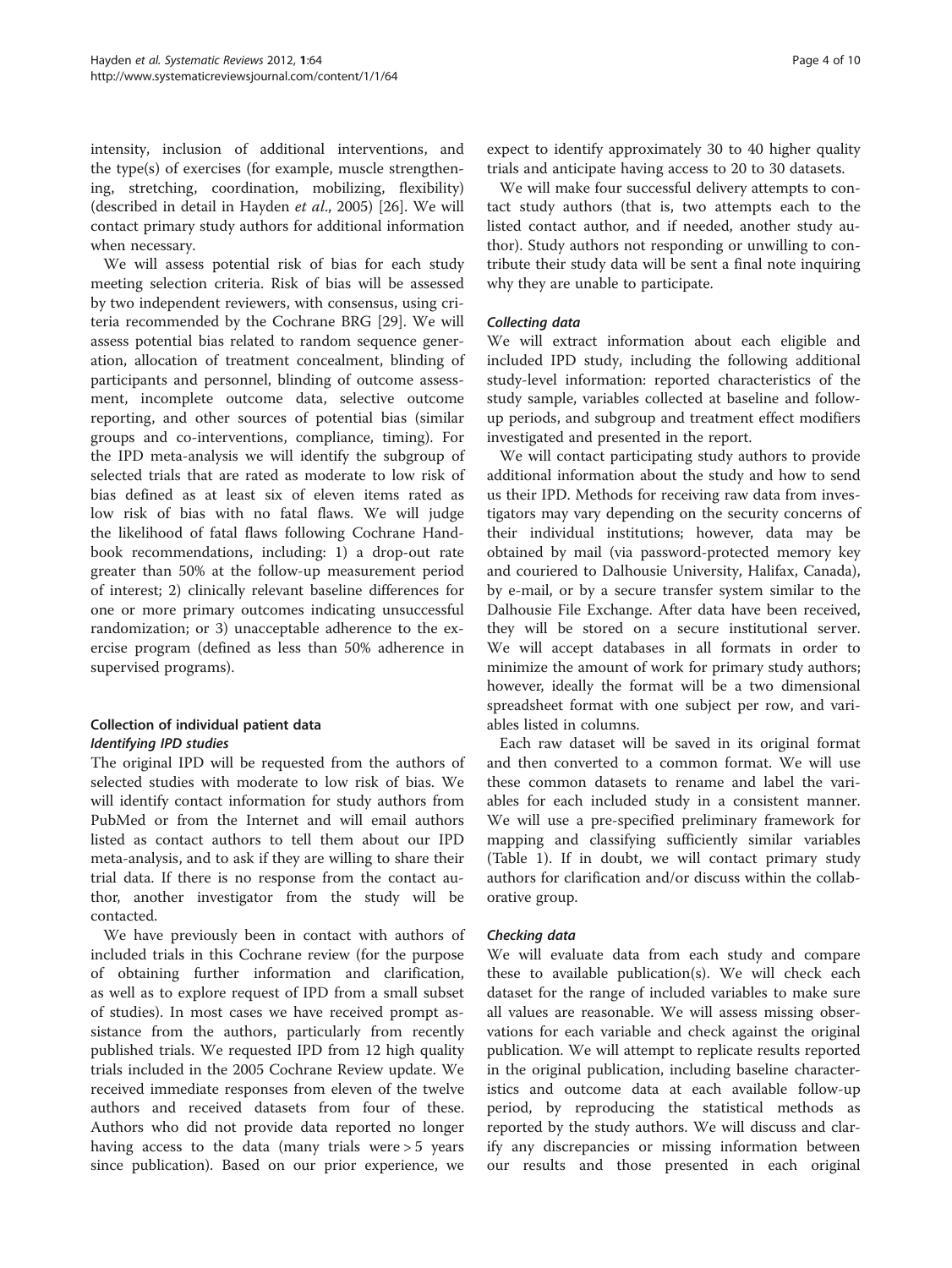| <b>Baseline variable construct</b>                                     | Description/examples of potential measures                                                                                                                      |
|------------------------------------------------------------------------|-----------------------------------------------------------------------------------------------------------------------------------------------------------------|
| Individual subject characteristics                                     |                                                                                                                                                                 |
| Age                                                                    | Current age                                                                                                                                                     |
| Sex                                                                    | Male, female                                                                                                                                                    |
| Body mass index (BMI) or height and weight                             | BMI or measured height and individual weight                                                                                                                    |
| Lifestyle factors                                                      |                                                                                                                                                                 |
| Recreational participation                                             | Participation in sports activities or hobbies                                                                                                                   |
| Physical fitness                                                       | Physical fitness level                                                                                                                                          |
| Smoking                                                                | Smoking habits                                                                                                                                                  |
| Alcohol consumption                                                    | Amount/frequency of drinking, how often drunk                                                                                                                   |
| Coffee consumption                                                     | Coffee consumed per day                                                                                                                                         |
| Sociodemographic characteristics                                       |                                                                                                                                                                 |
| Socio-economic status                                                  | Education status, income                                                                                                                                        |
| Work characteristics                                                   | Employed, occupation                                                                                                                                            |
| Social support                                                         | Marital status                                                                                                                                                  |
| Overall health                                                         |                                                                                                                                                                 |
| General health status                                                  | Perceived or self-rated health, general health question or Short Form-12, perceived energy level                                                                |
| Comorbidities                                                          | Presence and type of co-morbidities (for example, musculoskeletal pain other than LBP, respiratory or<br>stomach problems, migraines, multiple pain sites)      |
| Previous injuries                                                      | Previous sick leave (any cause or other than LBP), or accident                                                                                                  |
| Receipt of compensation or litigation                                  |                                                                                                                                                                 |
| Worker's compensation; time off work; sick<br>leave; benefits; pension | Receipt of worker's compensation, duration of time off work, sick leave due to LBP, benefits paid,<br>pension application applied for or intending to apply for |
| Attribution for LBP                                                    | Litigation, culpability for injury, job that caused pain, description of injury event                                                                           |
| Previous low back pain (before the current episode)                    |                                                                                                                                                                 |
| Previous history of LBP                                                | Report of prior LBP                                                                                                                                             |
|                                                                        | Previous LBP treatment received (for example, injections, inpatient treatment, surgery)                                                                         |
|                                                                        | Prior claim for LBP, LBP sick leave, worker's compensation injury                                                                                               |
|                                                                        | Hospitalization due to LBP, previous lumbar spine radiography                                                                                                   |
| Characteristics of the current LBP episode                             |                                                                                                                                                                 |
| Pain onset                                                             | Onset of injury (for example, sudden or gradual), injury event or none                                                                                          |
| Duration of complaint                                                  | LBP duration, time between injury and filing claim                                                                                                              |
| <b>Baseline LBP symptoms</b>                                           |                                                                                                                                                                 |
| Pain severity                                                          | Injury severity rating, presence of disabling pain, visual analogue scale, presence of pain at night, NRS;<br>McGill scale                                      |
| Functional limitations                                                 | Disability score (for example, RMDQ, Oswestry), assessment of functioning in leisure time                                                                       |
| Change in symptoms                                                     | Symptoms getting worse or better                                                                                                                                |
| <b>Baseline physical examination findings</b>                          |                                                                                                                                                                 |
| Range of motion (ROM)                                                  | Change in ROM                                                                                                                                                   |
| Pain pattern (centralization)                                          | Pain pattern/directional preference according to McKenzie method                                                                                                |
| Other examination findings                                             | Summed physical exam, SLR, muscle palpation, gait, posture, walk test, 'catch', Waddell symptoms                                                                |
| <b>Baseline neurological findings</b>                                  |                                                                                                                                                                 |
| Localization; nerve root; radiculopathy; pain<br>on coughing           | Localization of pain to low back only, presence of nerve root signs/symptoms, clinical impression of<br>radiculopathy with SLR, pain on coughing                |

## <span id="page-4-0"></span>Table 1 Preliminary list of potential baseline variables and constructs (based on Hayden, 2007 Appendix) [\[31](#page-9-0)]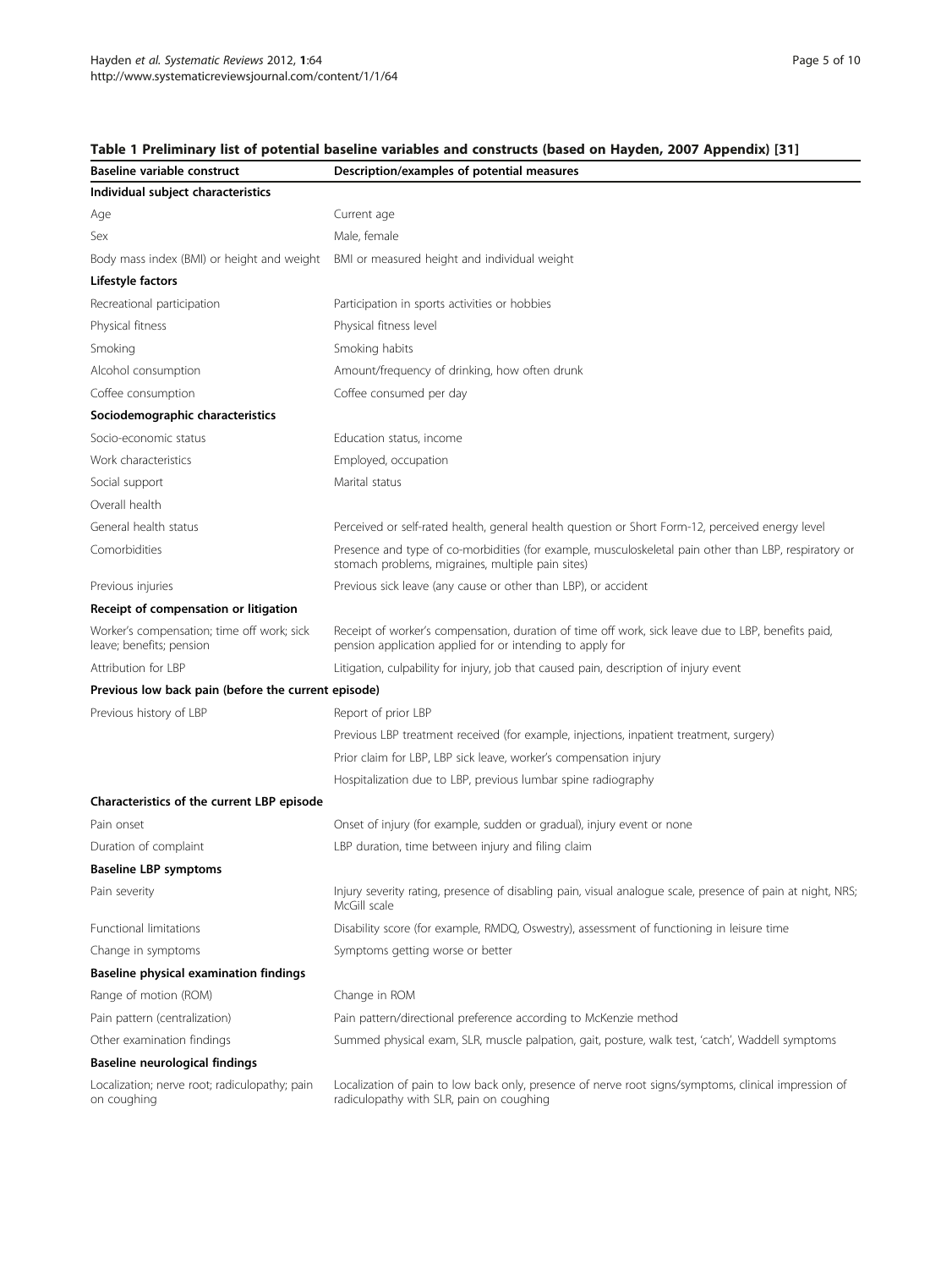#### Table 1 Preliminary list of potential baseline variables and constructs (based on Hayden, 2007 Appendix) [31] (Continued)

| Subject psychological status                                                                                                                  |                                                                                                                                                                                         |
|-----------------------------------------------------------------------------------------------------------------------------------------------|-----------------------------------------------------------------------------------------------------------------------------------------------------------------------------------------|
| Depression                                                                                                                                    | Rating scale of 'feeling blue', Beck Depression Inventory, GHQ depression scale, Zung Self-Rating<br>Depression Scale                                                                   |
| Other psychological diagnoses                                                                                                                 | For example, hysteria, somatic symptoms, hypochondriasis                                                                                                                                |
| Other psychological characteristics and<br>behaviors                                                                                          | For example, self-esteem, pain behaviors, denial, state of anxiety, sleep problems, locus of control, fear<br>avoidance beliefs, personality measures, active/passive coping mechanisms |
| LBP diagnosis received                                                                                                                        |                                                                                                                                                                                         |
| Diagnostic categories                                                                                                                         | Specific diagnostic categories (for example, sprain/strain, disc herniation)                                                                                                            |
| Understanding of symptoms                                                                                                                     | Patient's understanding and accuracy of their symptoms                                                                                                                                  |
| Subject expectations of recovery                                                                                                              |                                                                                                                                                                                         |
| Subjective work ability                                                                                                                       | Subjective work capacity in relation to complaint                                                                                                                                       |
| Perceived ability to do job                                                                                                                   | Perceptions regarding ability to do job, expectations with injury                                                                                                                       |
| Psychosocial capacity to RTW                                                                                                                  | Psychosocial capacity to RTW, Worker Role Interview                                                                                                                                     |
| Intent/expectations to RTW                                                                                                                    | Intent/expectations to return to job                                                                                                                                                    |
| Other baseline/LBP episode characteristics                                                                                                    |                                                                                                                                                                                         |
| NRS: numeric rating scale.<br>RMDQ: Roland Morris Disability Questionnaire.<br>SLR: straight leg raise.<br>GHQ: general health questionnaire. |                                                                                                                                                                                         |

publication with the original study authors. If we are unable to reproduce published trial findings or explain discrepancies, these trials will not be included in our IPD synthesis.

Once data checks are complete and satisfactory, individual study datasets will be combined to form a new master dataset with a variable added to indicate the original study.

## Preparing data for analyses

RTW: return to work.

The complete master database will be maintained for future collaborative initiatives as long as study authors are in agreement. As described below, we intend that the collaborative group will grow and continue to collaborate with future pre-specified analyses. For the current analysis a subset of the master database will be identified, including studies that collected data on prespecified baseline factors. This will allow multivariable regression analyses that are theory-driven and evidenceinformed with an aim to replicate and extend knowledge about treatment effect modifiers for chronic LBP. We will collect data from variables in the following domains: subject characteristics, lifestyle factors, sociodemographic characteristics, overall health, receipt of compensation/litigation, previous LBP, characteristics of the current episode, physical examination findings, psychological status, expectations (see Table [1\)](#page-4-0). Whenever possible, we will maintain data for continuous measurement of variables. For all variables, we will preferentially select measures that are most reliable and have minimal measurement error. If data on a variable of interest are not available in the dataset, we will attempt to extract this information based on other data in the set.

We will assess subject-level missing data on variables and outcomes. Individual subjects with missing outcome data within each trial will generally be excluded from that specific analysis, though we will check that such exclusion does not impact upon baseline balance. Missing baseline variable data will be handled using multiple imputation techniques, under a missing-at-random assumption, so as to avoid excluding patients from the analysis and to ensure baseline balance between treatment groups is maintained [[32,33](#page-9-0)].

## Synthesis strategy

#### Descriptive analyses

We will describe study-level and patient-level characteristics of included studies. We will compare study-level characteristics and aggregate data from studies participating in the IPD analysis with those from studies that are eligible but do not supply data to the collaborative; we will examine if the IPD studies available are a representative (unbiased) sample of the full set of existing studies, as recommended by Ahmed et al. (2012) [[34\]](#page-9-0).

## Study-level meta-analysis and meta-regression analyses of the overall treatment effect

Meta-analysis and meta-regression analyses based on aggregate data presented in the publications of primary studies will be conducted as part of the associated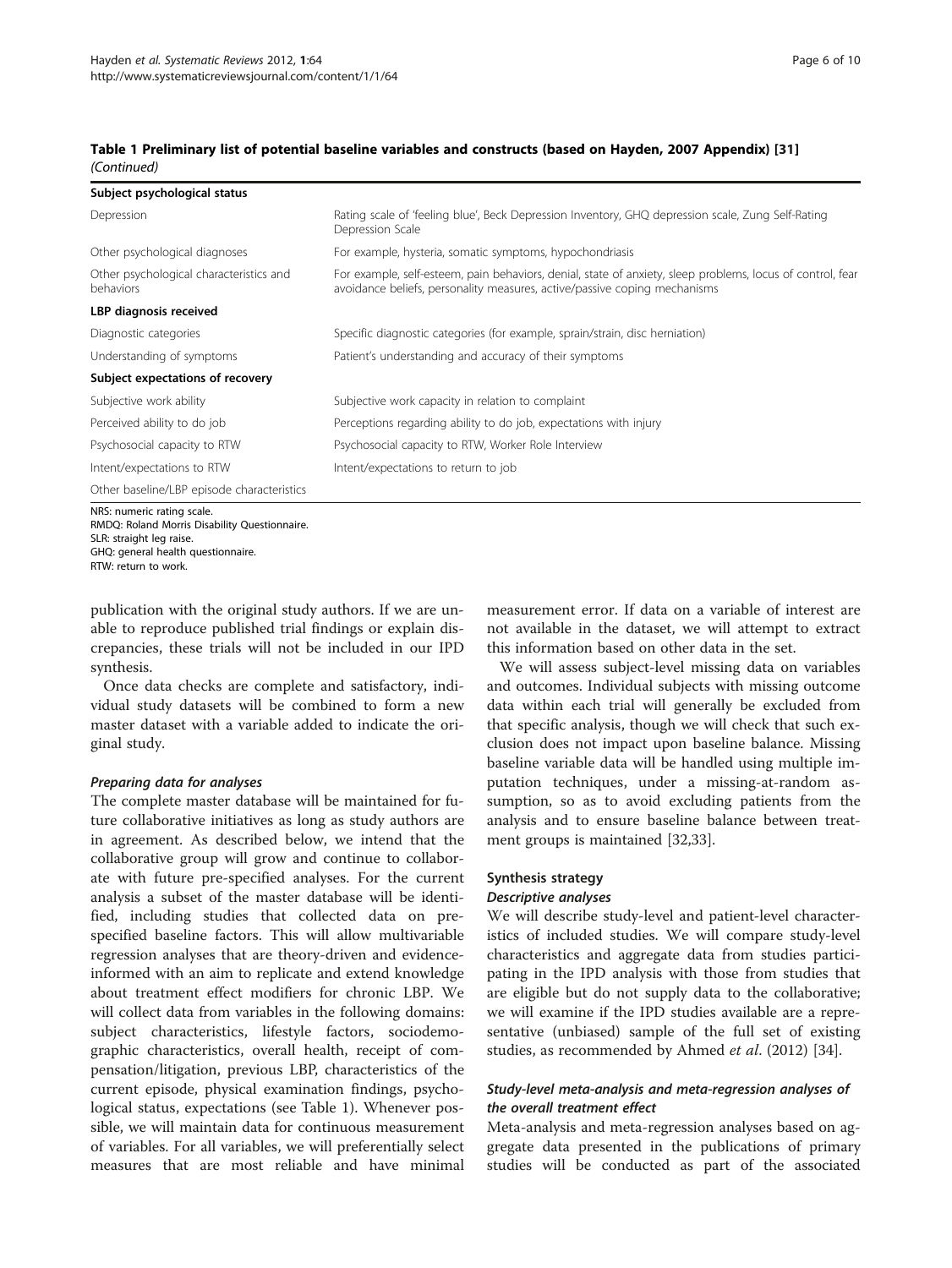ongoing Cochrane review; we will synthesize the trial data on the effect of exercise treatment, and assess the impact of study-level variables including exercise intervention characteristics. These methods are described elsewhere [[30\]](#page-9-0), and include (separately for each outcome and each intervention) a random-effects meta-analysis to estimate the pooled (average) treatment effect and its 95% CI [[35\]](#page-9-0); the amount of between-study heterogeneity (quantified by  $I^2$  and tau-squared) [[36\]](#page-9-0); and a 95% prediction interval for the potential treatment effect in a single clinical setting [\[37](#page-9-0)].

Additional analyses (again, separately for each outcome and each intervention) will repeat the metaanalyses using the primary trial IPD available. These IPD meta-analyses will be conducted using a one-step approach, where the IPD from all studies are modeled simultaneously while accounting for the clustering of participants within studies. The model used will relate to the type of outcome being synthesized, but will include a linear analysis of covariance model (for continuous outcomes adjusting for baseline value), a logistic regression model (for binary outcomes), and a Cox regression or related survival model (for time-to-event outcomes). The pooled treatment effect of exercise therapy will be estimated according to a mean difference (for continuous outcomes), an odds ratio (for binary outcomes) and a hazard ratio (for time-to-event outcomes) and their 95% CIs, based on the intention-to-treat (ITT) principle in the database that includes IPD from all trials, clustered by trial. These analyses will allow us to compare results using the IPD studies with results using aggregate data from the full set of studies, to ascertain if and how the IPD analysis alone differs to an aggregate data meta-analysis of all studies in terms of the treatment effect obtained.

Where possible, for each analysis we will compare the effect of each exercise therapy considering the duration of the exercise program and any outcome follow-up (time course). We will recognize that this is a study-level comparison, and thus subject to potential study-level confounding.

## Individual-level IPD meta-analyses of treatment effect modification

In addition to the analyses above, the IPD studies will be used to examine treatment effect modification at patient level, where individual patient characteristics are associated with changes in the treatment response. Candidate predictors of treatment response may be identified by considering biological (including behavioral and sociocultural) or other mechanisms for modification of treatment response (biological reasoning and by understanding the mechanism by which response is modified), and from existing prognostic research (treatment effect modification studies [[38\]](#page-9-0) and prognostic factor research [\[39](#page-9-0)]).

We will consider the (limited) LBP research evidence on treatment effect modifiers, and prognostic factors with causal or mechanistically relevant effects. Candidate predictors of treatment response that we will consider in our primary analyses include age, duration of symptoms, severity of symptoms/bothersomeness, radicular signs/ symptoms, leg symptoms, directional preference, fear avoidance beliefs, depression, social support, general health, acceptance of treatment, and popular clinical prediction models, for example, STarT Back (Hill, 2010) [[40\]](#page-9-0), or Delitto's treatment-based classification (Brennan, 2006) [[41](#page-9-0)].

For each analysis of the overall treatment effect described above, we will identify studies that have additional data for baseline variables that are potential (candidate) predictors of treatment response for one or more of the outcomes of interest. For each of these candidate predictors of treatment response we will present treatment effects for subgroups defined by the predictor, and test for an interaction between each predictor and the effect of treatment on pain and disability outcomes. We will extend the one-step IPD meta-analysis framework described above to include multiple variables and interaction terms between treatment and each variable; the analysis will again account for the clustering of patients within studies, and carefully separate out within-study interaction terms (patient-level) and between-study interaction terms (study-level) to avoid ecological bias [[42,43\]](#page-9-0). We will consider a variable as a clinically important effect modifier if the within-study interaction coefficient is statistically significant at  $P < 0.05$  and if the subgroup treatment effects differ by either 10% or more, or another magnitude deemed clinically important by experts. On the basis of current literature on minimal clinically important differences, we will consider an average 20-point (/100) improvement in pain [[44](#page-9-0)] and 10-point (/100) improvement in functioning outcomes [[45\]](#page-9-0) to be clinically important. We will consider clinically important individual patient response as any improvement in  $score \geq 30\%$  of its baseline value, with a minimum value of 20-point (/100) improvement in pain and 10-point (/100) improvement in functioning [\[46,47](#page-9-0)].

## Sensitivity analysis

The robustness of conclusions to the exclusion of studies without a low risk of bias will also be examined in a sensitivity analysis.

## Investigation of small study effects

For the overall treatment effect investigations, any metaanalysis containing 10 or more studies will be examined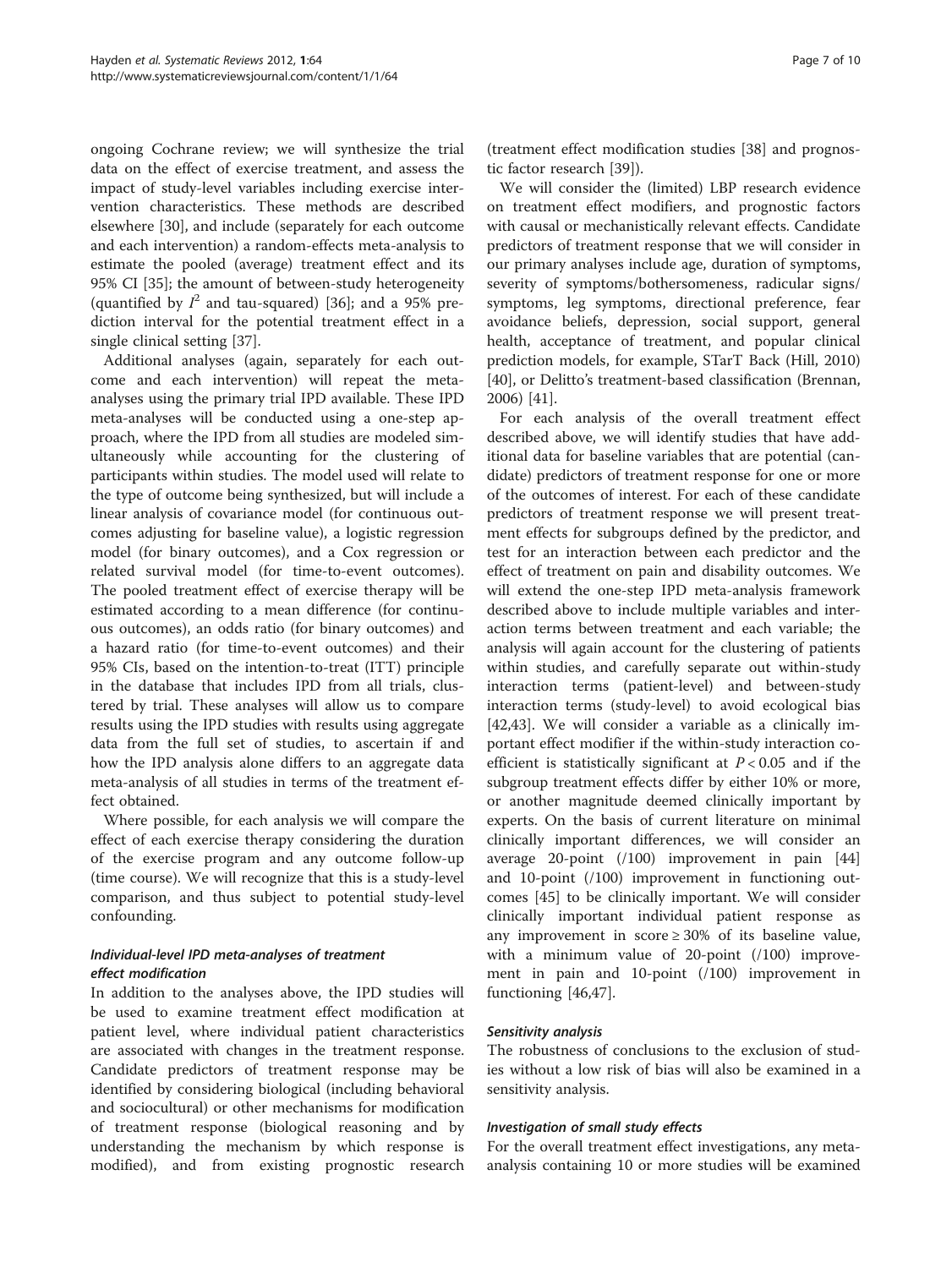for small study effects, that is, the tendency for smaller studies to provide more significant and positive findings than larger studies. For this purpose contour enhanced funnel plots [\[48](#page-9-0)] and tests for funnel plot asymmetry will be utilized, according to recent recommendations [\[49](#page-9-0)].

#### Statistical software

Descriptive and aggregate level data analyses will be conducted using Stata (StataCorp LP, Texas, USA), and Rev-Man 5 (The Nordic Cochrane Centre, Copenhagen, Denmark) software. The one-stage IPD meta-analysis models will primarily be conducted using Stata or SAS. However, if model complexity warrants, a Bayesian Markov Chain Monte Carlo method will also be considered and fitted using the Bayesian software, WinBUGS [[50,51\]](#page-9-0). All IPD analyses conducted will be based on the checked and updated IPD from all eligible available trials. Study data will not be used for any other purpose without the permission of collaborators.

#### IPD MA group collaboration

The local project team is responsible for the project's management decisions and daily management of the collaboration. The project team developed the initial protocol and will organize interactions with the collaborative group. The project team will act as a liaison between members of the collaborative group.

The collaborative group, the Chronic Low Back Pain IPD Meta-Analysis Group (LBP-IPD Group), will be composed of a representative from each of the included trials. We will invite new collaborators as new eligible studies are completed.

Members of the LBP-IPD Group will be given opportunities to participate in decision-making regarding the study design and analyses. A primary publication of the results of this review will be prepared by the project team, and circulated to the collaborative group for critical comment. We will follow recommendations for authorship in IPD analyses of Stewart & Tierney (2002) [[52\]](#page-9-0), where core project team members and the collaborative group (the LBP-IPD Group) are listed as authors. Participating members of the collaborative group will be named in acknowledgement.

Members of the LBP-IPD Group will have opportunities to network and participate in future collaborative projects. We intend to pursue other important questions suitable for analysis with the IPD dataset, some led by other members of the collaborative. Once the collaborative group and initial dataset are established we will develop mechanisms for communication and input on methodological issues.

#### Ethics

The protocol for this IPD meta-analysis study has been approved by the Dalhousie University Research Ethics Board (REB). We will be synthesizing anonymous data from previous clinical trials where consent will already have been obtained by the original investigators. The REB waived the requirement for obtaining additional informed consent from participants, as the risks to participants are minimal (data have already been collected and published), obtaining consent is practicably impossible (our review will draw from studies that have been conducted in different countries, with different populations, some years past), no therapeutic intervention is involved in the research (the original clinical studies will have administered various treatments or interventions to their participants, but we are not doing so), and the waiver does not violate the rights or well-being of the participants (all participants have already completed their treatment and will have signed consent forms at the time of the original studies). The principal author on each study contributing data will be asked to sign a consent form giving the project team permission to use their data and specifying any restrictions on data usage/storage they may wish to impose.

#### **Discussion**

In this project we will establish a collaborative group and explore and analyze methods and results across a large number of RCTs in the field of LBP. This and related projects [\[30\]](#page-9-0) will provide a unique opportunity to investigate research methods and gaps in the literature, including comparing results of meta-analysis using standard aggregate-level approaches, multi-treatment meta-regression, and IPD. This project, as well as future collaborative projects, will also help improve quality, design and reporting of LBP trials with respect to collection of information on prognostic factors relevant to the identification of treatment subgroups (similar to the very successful IMPACT project) [[53](#page-9-0)].

The advanced methods that we propose in this project use raw data from RCTs of exercise therapy to explore patient characteristics and identify subgroups based on their likely response to treatments. This approach is not possible using meta-analysis of published aggregate data, as subgroup effects are prone to bias and selective reporting (they are not usually the primary objective of the original trial). Furthermore, a meta-analysis of aggregate data has low power to detect true effect modifiers and is subject to study-level confounding and ecological bias [\[19,](#page-8-0)[54\]](#page-9-0). These problems are avoided by using individual-level data.

There are several advantages of IPD meta-analysis that we will exploit in this study: first, the availability of data (increased sample size, more follow-up data); second,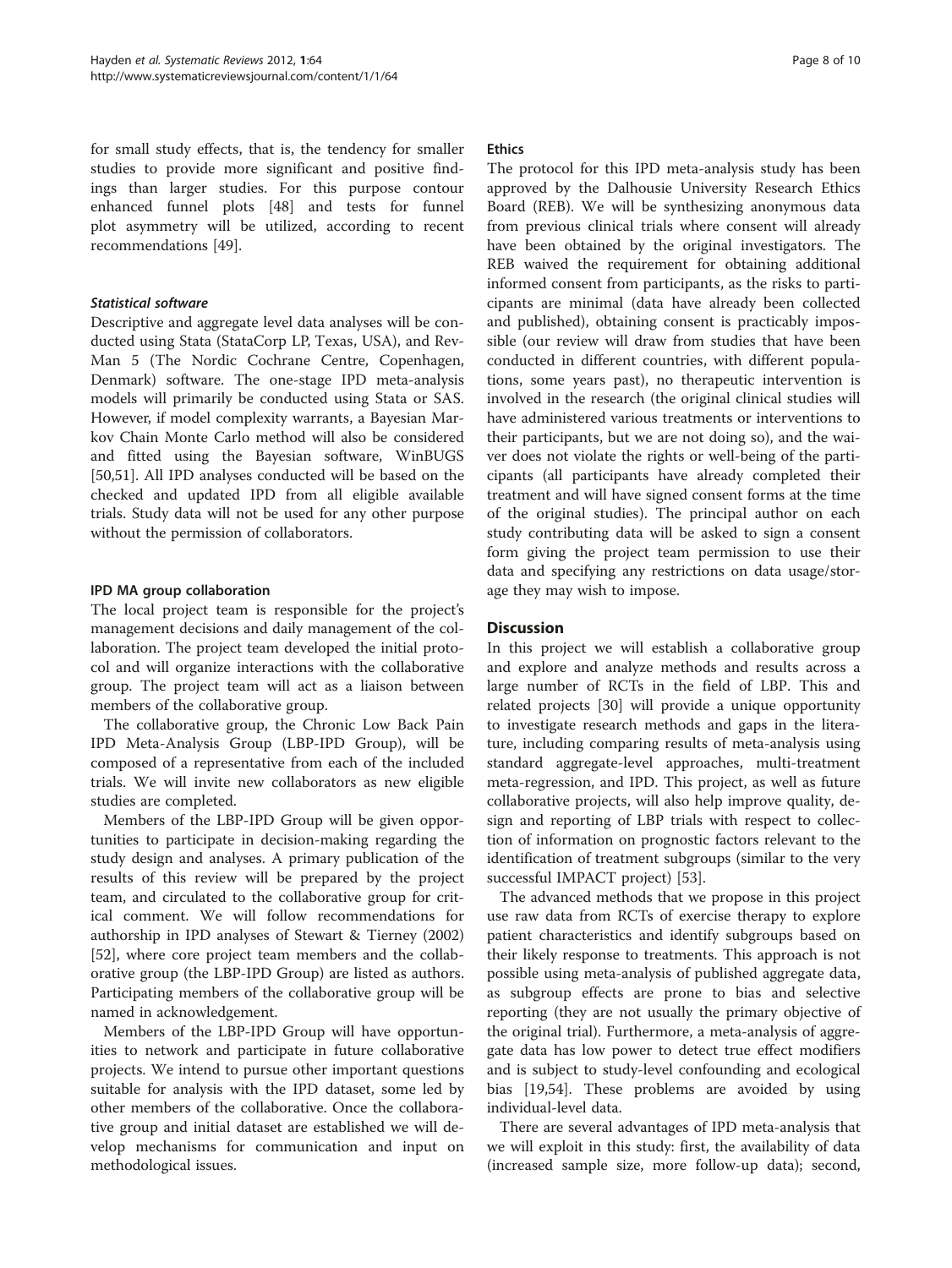<span id="page-8-0"></span>consistent presentation of data (direct derivation of information independent of reporting, and standardization of analyses across studies will mean more usable data for meta-analyses), and third, additional analyses to explore heterogeneity (more extensive use of available data to explore study-level and patient-level factors in meta-analyses, and assessment of the variation in summary effect within patient subgroups to allow better understanding of the effects of treatments). This should lead to more reliable and clinically informative meta-analysis results.

#### Abbreviations

Cochrane BRG: Cochrane Back Review Group; IPD: individual participant data; LBP: low back pain; LBP-IPD Group: Chronic Low Back Pain IPD Meta-analysis Group; NSHRF: Nova Scotia Health Research Foundation; RCT: randomized controlled trial; REB: Research Ethics Board.

#### Competing interests

MWvT and members of the Chronic LBP IPD Meta-analysis Group are investigators of the individual trials included in the IPD dataset. JAH's Professorship is funded by the Canadian Chiropractic Research Foundation and Dalhousie University.

#### Authors' contributions

JAH conceived the protocol. JAH and JLC developed and drafted the initial protocol with input from RDR and MWvT. All members of the Chronic LBP IPD Meta-analysis Group were sent draft versions and invited to comment and contribute changes. All authors read and approved the final protocol manuscript.

#### Authors' information

Chronic Low Back Pain IPD Meta-Analysis Group (as of October 2012) (in alphabetical order): Tom Bendix (Denmark), Melinda Cairns (UK), Francesca Cecchi (Italy), Leonardo Costa (Brazil/Australia), Ninna Dufour (Denmark), Manuela Ferreira (Australia), Nadine Foster (UK), Helen Frost (UK), Ram Gudavalli (USA), Jan Hartvigsen (Denmark), Pieter Helmhout (the Netherlands), Jan Kool (Switzerland), George Koumantakis (Greece/UK), Francisco Kovacs (Spain), Tiina Kuukkanen (Finland), Audrey Long (Canada), Luciana Machado (Brazil), Chris Maher (Australia), Wolf Mehling (USA), Eva Rasmussen-Barr (Sweden), Cormac Ryan (UK), Karen Sherman (USA), Tuulikki Sjögren (Finland), Rob Smeets (the Netherlands), Bart Staal (the Netherlands), Monica Unsgaard-Tøndel (Norway), Miriam Vollenbroek (the Netherlands).

#### Acknowledgments

The Nova Scotia Health Research Foundation (NSHRF) is funding the Chronic LBP IPD-Meta-analysis project. This funding will support the collection of the individual participant data by the original investigators, data management and analyses. The NSHRF is not involved in any other aspect of the project, such as the design of the project's protocol and analysis plan, the collection and analyses. The funder will have no input on the interpretation or publication of the study results.

#### Author details

<sup>1</sup>Department of Community Health & Epidemiology, Dalhousie University, Halifax, Nova Scotia B3H 1V7, Canada. <sup>2</sup>Nova Scotia Cochrane Resource Centre, Halifax, Nova Scotia B3H 1V7, Canada. <sup>3</sup>School of Health and Population Sciences, University of Birmingham, Birmingham B15 2TT, UK. 4 EMGO and Institute for Health and Care Research, VU University, Van der Boechorststraat 7, 1081 BT, Amsterdam, the Netherlands.

#### Received: 22 October 2012 Accepted: 3 December 2012 Published: 21 December 2012

#### References

Burton AK, Tillotson KM, Main CJ, Hollis S: Psychosocial predictors of outcome in acute and subchronic low back trouble. Spine 1995, 20:722–728.

- 2. Koes BW, Assendelft WJ, van der Heijden GJ, Bouter LM: Spinal manipulation for low back pain. An updated systematic review of randomized clinical trials. Spine 1996, 21:2860–2871. discussion 72–3.
- 3. Cassidy JD, Carroll LJ, Cote P: The Saskatchewan health and back pain survey. The prevalence of low back pain and related disability in Saskatchewan adults. Spine 1998, 23:1860–1866. discussion 7.
- 4. Frymoyer JW, Cats-Baril WL: An overview of the incidences and costs of low back pain. Orthop Clin North Am 1991, 22:263–271.
- 5. Frymoyer JW, Pope MH, Clements JH, Wilder DG, MacPherson B, Ashikaga T: Risk factors in low-back pain. An epidemiological survey. J Bone Joint Surg Am 1983, 65:213–218.
- 6. Lanier DC, Stockton P: Clinical predictors of outcome of acute episodes of low back pain. J Fam Pract 1988, 27:483-489.
- 7. Rossignol M, Suissa S, Abenhaim L: Working disability due to occupational back pain: three-year follow-up of 2,300 compensated workers in Quebec. J Occup Med 1988, 30:502–505.
- 8. Freburger JK, Holmes GM, Agans RP, Jackman AM, Darter JD, Wallace AS, Castel LD, Kalsbeek WD, Carey TS: The rising prevalence of chronic low back pain. Arch Intern Med 2009, 169:251–258.
- 9. Chou R, Huffman LH: Nonpharmacologic therapies for acute and chronic low back pain: a review of the evidence for an American Pain Society/ American College of Physicians clinical practice guideline. Ann Intern Med 2007, 147:492–504.
- 10. Croft PR, Dunn KM, Raspe H: Course and prognosis of back pain in primary care: the epidemiological perspective. Pain 2006, 122:1-3.
- 11. IWH Knowledge Transfer and Exchange: Practice Perspectives: Exercise and low back pain. Toronto, ON: Institute for Work and Health; 2007.
- 12. Kamper SJ, Maher CG, Hancock MJ, Koes BW, Croft PR, Hay E: Treatmentbased subgroups of low back pain: a guide to appraisal of research studies and a summary of current evidence. Best Pract Res Clin Rheumatol 2010, 24:181–191.
- 13. Binkley J, Finch E, Hall J, Black T, Gowland C: Diagnostic classification of patients with low back pain: report on a survey of physical therapy experts. Phys Ther 1993, 73:138–150. discussion 50–5.
- 14. Fritz JM, Whitman JM, Childs JD: Lumbar spine segmental mobility assessment: an examination of validity for determining intervention strategies in patients with low back pain. Arch Phys Med Rehabil 2005, 86:1745–1752.
- 15. Karayannis NV, Jull GA, Hodges PW: Physiotherapy movement based classification approaches to low back pain: comparison of subgroups through review and developer/expert survey. BMC Musculoskelet Disord 2012, 13:24.
- 16. Underwood M, Mistry D, Lall R, Lamb S: Predicting response to a cognitive-behavioral approach to treating low back pain: Secondary analysis of the BeST data set. Arthritis Care Res (Hoboken) 2011, 63:1271–1279.
- 17. Higgins J, Green S: Cochrane Handbook for Systematic Reviews of Interventions Version 5.1.0.: The Cochrane Collaboration. 2011. Available from [www.cochrane-handbook.org.](http://www.cochrane-handbook.org)
- 18. Rothwell PM (Ed): Treating individuals: from randomised trials to personalised medicine. Philadelphia, PA: Elsevier; 2007.
- 19. Riley RD, Lambert PC, Abo-Zaid G: Meta-analysis of individual participant data: rationale, conduct, and reporting. BMJ 2010, 340:c221.
- 20. Davey Smith G, Egger M, Phillips AN: Meta-analysis. Beyond the grand mean? BMJ 1997, 315:1610–1614.
- 21. Berlin JA, Santanna J, Schmid CH, Szczech LA, Feldman HI: Individual patient- versus group-level data meta-regressions for the investigation of treatment effect modifiers: ecological bias rears its ugly head. Stat Med 2002, 21:371–387.
- 22. Lambert PC, Sutton AJ, Abrams KR, Jones DR: A comparison of summary patient-level covariates in meta-regression with individual patient data meta-analysis. J Clin Epidemiol 2002, 55:86–94.
- 23. Thompson SG, Higgins JP: Treating individuals 4: can meta-analysis help target interventions at individuals most likely to benefit? Lancet 2005, 365:341–346.
- 24. Hayden JA, van Tulder MW, Malmivaara A, Koes BW: Exercise therapy for treatment of non-specific low back pain. Cochrane Database Syst Rev 2005, 3:CD000335.
- 25. Hayden JA, van Tulder MW, Malmivaara AV, Koes BW: Meta-analysis: exercise therapy for nonspecific low back pain. Ann Intern Med 2005, 142:765–775.